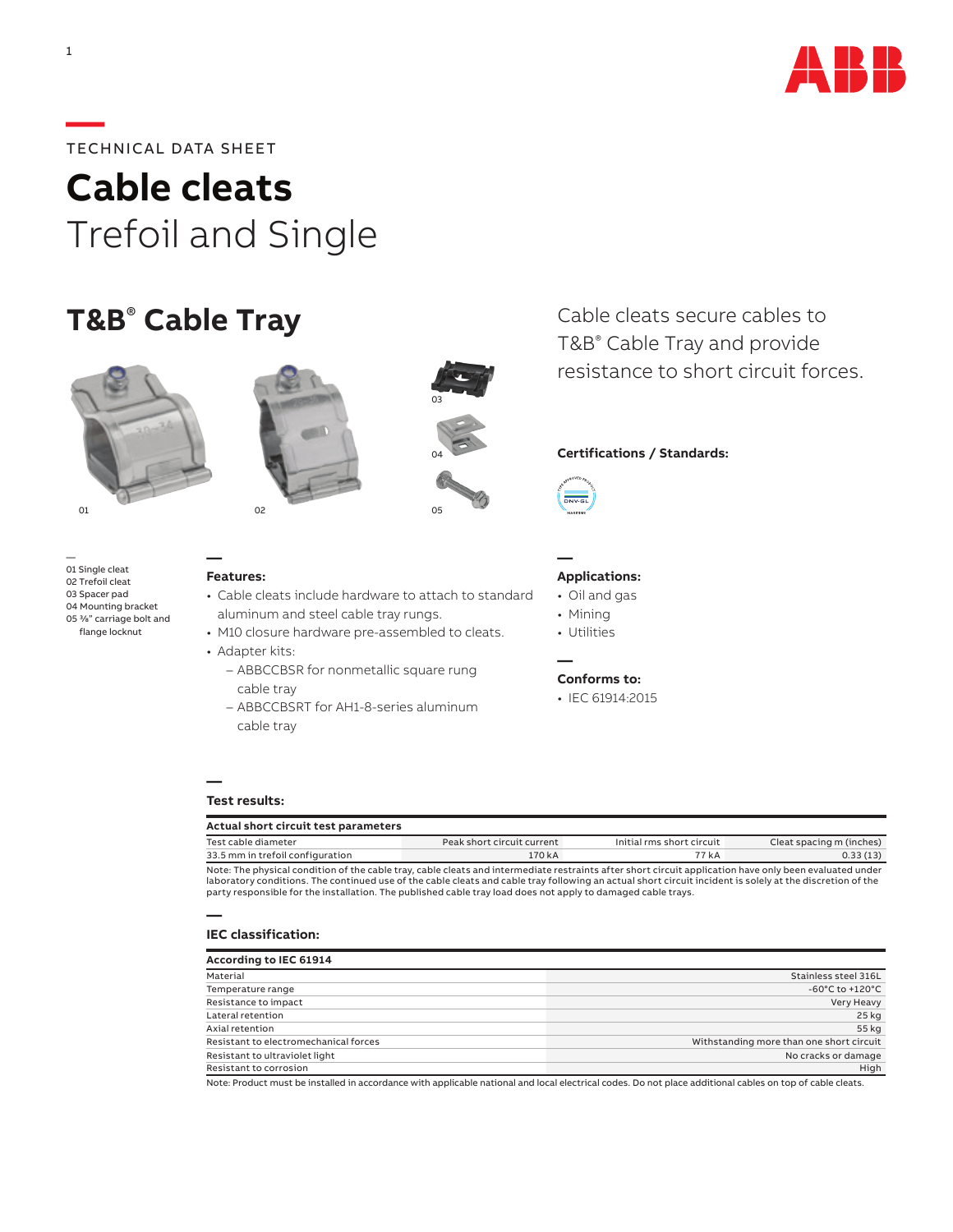#### **Short circuit peak current rating (kA) based on tray bottom style and cleat positioning**

#### **Cable Cleat Positioning**

|  | <b>Tray Bottom</b><br>Style | $(A)$ on<br>every rung | 1 rung |     | 2 rungs 3 rungs | (B) skip (C) skip (D) skip (E) skip (F) skip<br>4 rungs 5 rungs |     |
|--|-----------------------------|------------------------|--------|-----|-----------------|-----------------------------------------------------------------|-----|
|  |                             | 170                    | 170    | 145 | 126             | 112                                                             | 102 |
|  | L06                         | 170                    | 154    | 126 | 109             | 97                                                              | 89  |
|  | L <sub>09</sub>             | 170                    | 130    | 106 | 92              |                                                                 |     |
|  | L12                         | 164                    | 116    | 95  |                 |                                                                 |     |

**—** Note: Product must be installed in accordance with applicable national and local electrical codes.

#### **Cable cleat - trefoil style:**

#### **Product selection**



| 55 |  |
|----|--|

| Minimum<br>Maximum<br>H <sub>2</sub><br>W<br>ATCC1723<br>17<br>23<br>54.5<br>53.2<br>ATCC1925<br>25<br>58.5<br>57.4<br>19<br>ATCC2329<br>29<br>65.8<br>23<br>65.5<br>70.0<br>ATCC2531<br>25<br>31<br>68.5<br>74.2<br>ATCC2733<br>27<br>33<br>72.5<br>H <sub>2</sub><br>78.4<br>29<br>35<br>76.5<br>ATCC2935<br>84.8<br>ATCC3238<br>32<br>38<br>82.5<br>35<br>92.1<br>ATCC35415<br>41.5<br>88.5<br>98.4<br>38<br>44.5<br>ATCC38445<br>93.5<br>42<br>48<br>101.0<br>105.7<br>ATCC4248<br>55<br>W<br>45<br>51<br>106.5<br>112.0<br>ATCC4551<br>47<br>53<br>109.5<br>116.6<br>ATCC4753<br>49<br>55<br>114.0<br>120.4<br>ATCC4955<br>51<br>57<br>117.5<br>124.6<br>ATCC5157<br>53<br>59<br>121.5<br>128.8<br>ATCC5359<br>55<br>61<br>125.5<br>133.0<br>ATCC5561<br>ATCC5763<br>57<br>63<br>129.0<br>137.2<br>132.5<br>ATCC5965<br>59<br>65<br>141.4<br>ATCC6167<br>61<br>67<br>136.5<br>145.6<br>ATCC6369<br>63<br>69<br>140.3<br>149.8<br>65<br>71<br>144.0<br>154.0<br>ATCC6571<br>67<br>73<br>158.2<br>ATCC6773<br>147.7<br>69<br>75<br>162.4<br>ATCC6975<br>151.4<br>71<br>77<br>166.6<br>ATCC7177<br>155.2<br>79<br>ATCC7379<br>73<br>158.9<br>170.8<br>75<br>81<br>162.6<br>175.0<br>ATCC7581<br>83<br>166.4<br>179.2<br>ATCC7783<br>77<br>79<br>85<br>170.1<br>183.4<br>ATCC7985<br>81<br>87<br>173.8<br>187.6<br>ATCC8187<br>ATCC8389<br>83<br>89<br>177.4<br>191.8<br>86<br>198.1<br>ATCC8692<br>92<br>183.2<br>ATCC8896<br>88<br>96<br>190.6<br>205.0<br>99<br>ATCC9199<br>91<br>196.2<br>212.8<br>96<br>103<br>221.2<br>203.7<br>ATCC96103<br>ATCC99107<br>99<br>107<br>211.2<br>229.6<br>ATCC103111<br>103<br>111<br>218.6<br>238.0<br>ATCC107115<br>107<br>115<br>226.1<br>246.4<br>254.8<br>ATCC111119<br>111<br>119<br>233.6<br>ATCC115123<br>123<br>241.0<br>115<br>263.1<br>ATCC119129<br>119<br>129<br>252.2<br>275.7 | <b>Drawing</b> | Part no. | Cable outer diameter (mm) | <b>Cleat dimensions (mm)</b> |  |  |
|------------------------------------------------------------------------------------------------------------------------------------------------------------------------------------------------------------------------------------------------------------------------------------------------------------------------------------------------------------------------------------------------------------------------------------------------------------------------------------------------------------------------------------------------------------------------------------------------------------------------------------------------------------------------------------------------------------------------------------------------------------------------------------------------------------------------------------------------------------------------------------------------------------------------------------------------------------------------------------------------------------------------------------------------------------------------------------------------------------------------------------------------------------------------------------------------------------------------------------------------------------------------------------------------------------------------------------------------------------------------------------------------------------------------------------------------------------------------------------------------------------------------------------------------------------------------------------------------------------------------------------------------------------------------------------------------------------------------------------------------------------------------------------------------------------------------------------|----------------|----------|---------------------------|------------------------------|--|--|
|                                                                                                                                                                                                                                                                                                                                                                                                                                                                                                                                                                                                                                                                                                                                                                                                                                                                                                                                                                                                                                                                                                                                                                                                                                                                                                                                                                                                                                                                                                                                                                                                                                                                                                                                                                                                                                    |                |          |                           |                              |  |  |
|                                                                                                                                                                                                                                                                                                                                                                                                                                                                                                                                                                                                                                                                                                                                                                                                                                                                                                                                                                                                                                                                                                                                                                                                                                                                                                                                                                                                                                                                                                                                                                                                                                                                                                                                                                                                                                    |                |          |                           |                              |  |  |
|                                                                                                                                                                                                                                                                                                                                                                                                                                                                                                                                                                                                                                                                                                                                                                                                                                                                                                                                                                                                                                                                                                                                                                                                                                                                                                                                                                                                                                                                                                                                                                                                                                                                                                                                                                                                                                    |                |          |                           |                              |  |  |
|                                                                                                                                                                                                                                                                                                                                                                                                                                                                                                                                                                                                                                                                                                                                                                                                                                                                                                                                                                                                                                                                                                                                                                                                                                                                                                                                                                                                                                                                                                                                                                                                                                                                                                                                                                                                                                    |                |          |                           |                              |  |  |
|                                                                                                                                                                                                                                                                                                                                                                                                                                                                                                                                                                                                                                                                                                                                                                                                                                                                                                                                                                                                                                                                                                                                                                                                                                                                                                                                                                                                                                                                                                                                                                                                                                                                                                                                                                                                                                    |                |          |                           |                              |  |  |
|                                                                                                                                                                                                                                                                                                                                                                                                                                                                                                                                                                                                                                                                                                                                                                                                                                                                                                                                                                                                                                                                                                                                                                                                                                                                                                                                                                                                                                                                                                                                                                                                                                                                                                                                                                                                                                    |                |          |                           |                              |  |  |
|                                                                                                                                                                                                                                                                                                                                                                                                                                                                                                                                                                                                                                                                                                                                                                                                                                                                                                                                                                                                                                                                                                                                                                                                                                                                                                                                                                                                                                                                                                                                                                                                                                                                                                                                                                                                                                    |                |          |                           |                              |  |  |
|                                                                                                                                                                                                                                                                                                                                                                                                                                                                                                                                                                                                                                                                                                                                                                                                                                                                                                                                                                                                                                                                                                                                                                                                                                                                                                                                                                                                                                                                                                                                                                                                                                                                                                                                                                                                                                    |                |          |                           |                              |  |  |
|                                                                                                                                                                                                                                                                                                                                                                                                                                                                                                                                                                                                                                                                                                                                                                                                                                                                                                                                                                                                                                                                                                                                                                                                                                                                                                                                                                                                                                                                                                                                                                                                                                                                                                                                                                                                                                    |                |          |                           |                              |  |  |
|                                                                                                                                                                                                                                                                                                                                                                                                                                                                                                                                                                                                                                                                                                                                                                                                                                                                                                                                                                                                                                                                                                                                                                                                                                                                                                                                                                                                                                                                                                                                                                                                                                                                                                                                                                                                                                    |                |          |                           |                              |  |  |
|                                                                                                                                                                                                                                                                                                                                                                                                                                                                                                                                                                                                                                                                                                                                                                                                                                                                                                                                                                                                                                                                                                                                                                                                                                                                                                                                                                                                                                                                                                                                                                                                                                                                                                                                                                                                                                    |                |          |                           |                              |  |  |
|                                                                                                                                                                                                                                                                                                                                                                                                                                                                                                                                                                                                                                                                                                                                                                                                                                                                                                                                                                                                                                                                                                                                                                                                                                                                                                                                                                                                                                                                                                                                                                                                                                                                                                                                                                                                                                    |                |          |                           |                              |  |  |
|                                                                                                                                                                                                                                                                                                                                                                                                                                                                                                                                                                                                                                                                                                                                                                                                                                                                                                                                                                                                                                                                                                                                                                                                                                                                                                                                                                                                                                                                                                                                                                                                                                                                                                                                                                                                                                    |                |          |                           |                              |  |  |
|                                                                                                                                                                                                                                                                                                                                                                                                                                                                                                                                                                                                                                                                                                                                                                                                                                                                                                                                                                                                                                                                                                                                                                                                                                                                                                                                                                                                                                                                                                                                                                                                                                                                                                                                                                                                                                    |                |          |                           |                              |  |  |
|                                                                                                                                                                                                                                                                                                                                                                                                                                                                                                                                                                                                                                                                                                                                                                                                                                                                                                                                                                                                                                                                                                                                                                                                                                                                                                                                                                                                                                                                                                                                                                                                                                                                                                                                                                                                                                    |                |          |                           |                              |  |  |
|                                                                                                                                                                                                                                                                                                                                                                                                                                                                                                                                                                                                                                                                                                                                                                                                                                                                                                                                                                                                                                                                                                                                                                                                                                                                                                                                                                                                                                                                                                                                                                                                                                                                                                                                                                                                                                    |                |          |                           |                              |  |  |
|                                                                                                                                                                                                                                                                                                                                                                                                                                                                                                                                                                                                                                                                                                                                                                                                                                                                                                                                                                                                                                                                                                                                                                                                                                                                                                                                                                                                                                                                                                                                                                                                                                                                                                                                                                                                                                    |                |          |                           |                              |  |  |
|                                                                                                                                                                                                                                                                                                                                                                                                                                                                                                                                                                                                                                                                                                                                                                                                                                                                                                                                                                                                                                                                                                                                                                                                                                                                                                                                                                                                                                                                                                                                                                                                                                                                                                                                                                                                                                    |                |          |                           |                              |  |  |
|                                                                                                                                                                                                                                                                                                                                                                                                                                                                                                                                                                                                                                                                                                                                                                                                                                                                                                                                                                                                                                                                                                                                                                                                                                                                                                                                                                                                                                                                                                                                                                                                                                                                                                                                                                                                                                    |                |          |                           |                              |  |  |
|                                                                                                                                                                                                                                                                                                                                                                                                                                                                                                                                                                                                                                                                                                                                                                                                                                                                                                                                                                                                                                                                                                                                                                                                                                                                                                                                                                                                                                                                                                                                                                                                                                                                                                                                                                                                                                    |                |          |                           |                              |  |  |
|                                                                                                                                                                                                                                                                                                                                                                                                                                                                                                                                                                                                                                                                                                                                                                                                                                                                                                                                                                                                                                                                                                                                                                                                                                                                                                                                                                                                                                                                                                                                                                                                                                                                                                                                                                                                                                    |                |          |                           |                              |  |  |
|                                                                                                                                                                                                                                                                                                                                                                                                                                                                                                                                                                                                                                                                                                                                                                                                                                                                                                                                                                                                                                                                                                                                                                                                                                                                                                                                                                                                                                                                                                                                                                                                                                                                                                                                                                                                                                    |                |          |                           |                              |  |  |
|                                                                                                                                                                                                                                                                                                                                                                                                                                                                                                                                                                                                                                                                                                                                                                                                                                                                                                                                                                                                                                                                                                                                                                                                                                                                                                                                                                                                                                                                                                                                                                                                                                                                                                                                                                                                                                    |                |          |                           |                              |  |  |
|                                                                                                                                                                                                                                                                                                                                                                                                                                                                                                                                                                                                                                                                                                                                                                                                                                                                                                                                                                                                                                                                                                                                                                                                                                                                                                                                                                                                                                                                                                                                                                                                                                                                                                                                                                                                                                    |                |          |                           |                              |  |  |
|                                                                                                                                                                                                                                                                                                                                                                                                                                                                                                                                                                                                                                                                                                                                                                                                                                                                                                                                                                                                                                                                                                                                                                                                                                                                                                                                                                                                                                                                                                                                                                                                                                                                                                                                                                                                                                    |                |          |                           |                              |  |  |
|                                                                                                                                                                                                                                                                                                                                                                                                                                                                                                                                                                                                                                                                                                                                                                                                                                                                                                                                                                                                                                                                                                                                                                                                                                                                                                                                                                                                                                                                                                                                                                                                                                                                                                                                                                                                                                    |                |          |                           |                              |  |  |
|                                                                                                                                                                                                                                                                                                                                                                                                                                                                                                                                                                                                                                                                                                                                                                                                                                                                                                                                                                                                                                                                                                                                                                                                                                                                                                                                                                                                                                                                                                                                                                                                                                                                                                                                                                                                                                    |                |          |                           |                              |  |  |
|                                                                                                                                                                                                                                                                                                                                                                                                                                                                                                                                                                                                                                                                                                                                                                                                                                                                                                                                                                                                                                                                                                                                                                                                                                                                                                                                                                                                                                                                                                                                                                                                                                                                                                                                                                                                                                    |                |          |                           |                              |  |  |
|                                                                                                                                                                                                                                                                                                                                                                                                                                                                                                                                                                                                                                                                                                                                                                                                                                                                                                                                                                                                                                                                                                                                                                                                                                                                                                                                                                                                                                                                                                                                                                                                                                                                                                                                                                                                                                    |                |          |                           |                              |  |  |
|                                                                                                                                                                                                                                                                                                                                                                                                                                                                                                                                                                                                                                                                                                                                                                                                                                                                                                                                                                                                                                                                                                                                                                                                                                                                                                                                                                                                                                                                                                                                                                                                                                                                                                                                                                                                                                    |                |          |                           |                              |  |  |
|                                                                                                                                                                                                                                                                                                                                                                                                                                                                                                                                                                                                                                                                                                                                                                                                                                                                                                                                                                                                                                                                                                                                                                                                                                                                                                                                                                                                                                                                                                                                                                                                                                                                                                                                                                                                                                    |                |          |                           |                              |  |  |
|                                                                                                                                                                                                                                                                                                                                                                                                                                                                                                                                                                                                                                                                                                                                                                                                                                                                                                                                                                                                                                                                                                                                                                                                                                                                                                                                                                                                                                                                                                                                                                                                                                                                                                                                                                                                                                    |                |          |                           |                              |  |  |
|                                                                                                                                                                                                                                                                                                                                                                                                                                                                                                                                                                                                                                                                                                                                                                                                                                                                                                                                                                                                                                                                                                                                                                                                                                                                                                                                                                                                                                                                                                                                                                                                                                                                                                                                                                                                                                    |                |          |                           |                              |  |  |
|                                                                                                                                                                                                                                                                                                                                                                                                                                                                                                                                                                                                                                                                                                                                                                                                                                                                                                                                                                                                                                                                                                                                                                                                                                                                                                                                                                                                                                                                                                                                                                                                                                                                                                                                                                                                                                    |                |          |                           |                              |  |  |
|                                                                                                                                                                                                                                                                                                                                                                                                                                                                                                                                                                                                                                                                                                                                                                                                                                                                                                                                                                                                                                                                                                                                                                                                                                                                                                                                                                                                                                                                                                                                                                                                                                                                                                                                                                                                                                    |                |          |                           |                              |  |  |
|                                                                                                                                                                                                                                                                                                                                                                                                                                                                                                                                                                                                                                                                                                                                                                                                                                                                                                                                                                                                                                                                                                                                                                                                                                                                                                                                                                                                                                                                                                                                                                                                                                                                                                                                                                                                                                    |                |          |                           |                              |  |  |
|                                                                                                                                                                                                                                                                                                                                                                                                                                                                                                                                                                                                                                                                                                                                                                                                                                                                                                                                                                                                                                                                                                                                                                                                                                                                                                                                                                                                                                                                                                                                                                                                                                                                                                                                                                                                                                    |                |          |                           |                              |  |  |
|                                                                                                                                                                                                                                                                                                                                                                                                                                                                                                                                                                                                                                                                                                                                                                                                                                                                                                                                                                                                                                                                                                                                                                                                                                                                                                                                                                                                                                                                                                                                                                                                                                                                                                                                                                                                                                    |                |          |                           |                              |  |  |
|                                                                                                                                                                                                                                                                                                                                                                                                                                                                                                                                                                                                                                                                                                                                                                                                                                                                                                                                                                                                                                                                                                                                                                                                                                                                                                                                                                                                                                                                                                                                                                                                                                                                                                                                                                                                                                    |                |          |                           |                              |  |  |
|                                                                                                                                                                                                                                                                                                                                                                                                                                                                                                                                                                                                                                                                                                                                                                                                                                                                                                                                                                                                                                                                                                                                                                                                                                                                                                                                                                                                                                                                                                                                                                                                                                                                                                                                                                                                                                    |                |          |                           |                              |  |  |
|                                                                                                                                                                                                                                                                                                                                                                                                                                                                                                                                                                                                                                                                                                                                                                                                                                                                                                                                                                                                                                                                                                                                                                                                                                                                                                                                                                                                                                                                                                                                                                                                                                                                                                                                                                                                                                    |                |          |                           |                              |  |  |

Note: Product must be installed in accordance with applicable national and local electrical codes.